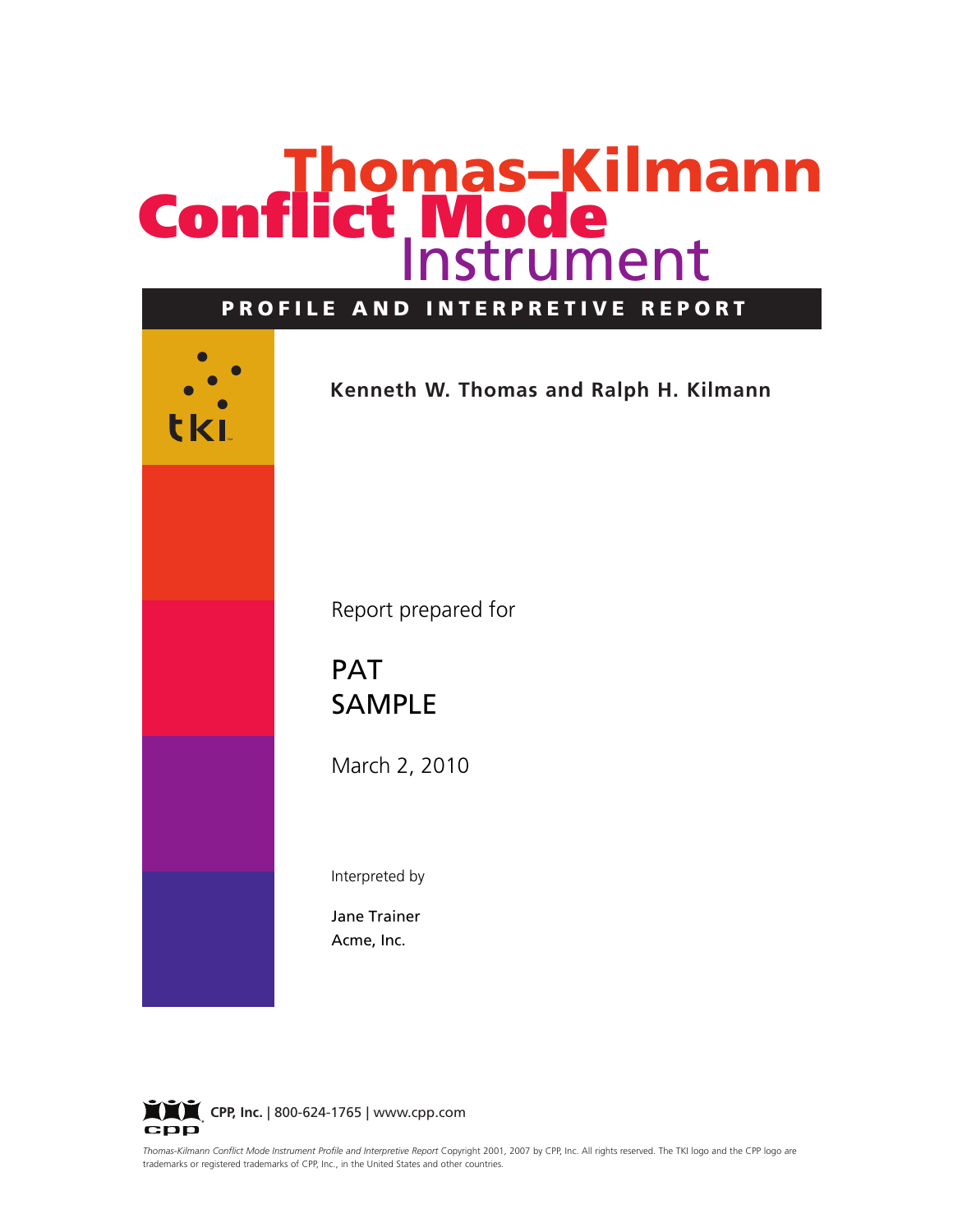# **The Five Conflict-Handling Modes**

The *Thomas-Kilmann Conflict Mode Instrument* (TKI) assesses an individual's behavior in conflict situations—that is, situations in which the concerns of two people appear to be incompatible. In conflict situations, we can describe a person's behavior along two basic dimensions\*: (1) **assertiveness**, the extent to which the individual attempts to satisfy his or her own concerns, and (2) **cooperativeness**, the extent to which the individual attempts to satisfy the other person's concerns. These two dimensions of behavior can be used to define five methods of dealing with conflict. These five conflict-handling modes are shown below:



\* This two-dimensional model of conflict-handling behavior is adapted from "Conflict and Conflict Management" by Kenneth Thomas in *The Handbook of Industrial and Organizational Psychology*, edited by Marvin Dunnette (Chicago: Rand McNally, 1976). Another valuable contribution in this field is the work by Robert Blake and Jane Mouton in *The Managerial Grid* (Houston: Gulf Publishing, 1964, 1994).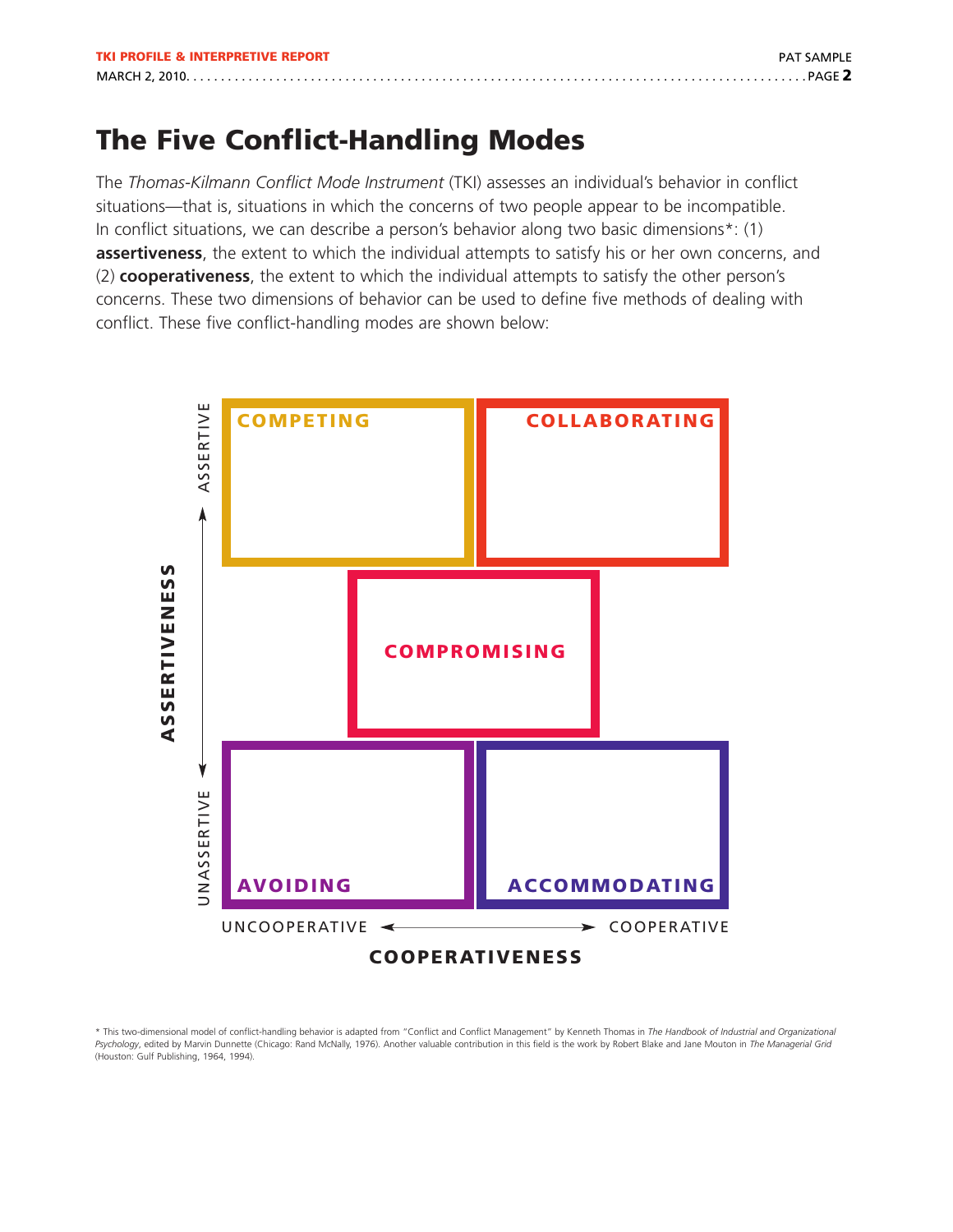# **C O M P E T I N G**

**Competing** is assertive and uncooperative, a power-oriented mode. When competing, an individual pursues his or her own concerns at the other person's expense, using whatever power seems appropriate to win his or her position. Competing might mean standing up for your rights, defending a position you believe is correct, or simply trying to win.

# **C O L L A B O R A T I N G**

**Collaborating** is both assertive and cooperative. When collaborating, an individual attempts to work with the other person to find a solution that fully satisfies the concerns of both. It involves digging into an issue to identify the underlying concerns of the two individuals and to find an alternative that meets both sets of concerns. Collaborating between two persons might take the form of exploring a disagreement to learn from each other's insights, resolving some condition that would otherwise have them competing for resources, or confronting and trying to find a creative solution to an interpersonal problem.

# **C O M P R O M I S I N G**

**Compromising** is intermediate in both assertiveness and cooperativeness. When compromising, an individual has the objective of finding an expedient, mutually acceptable solution that partially satisfies both parties. Compromising falls on a middle ground between competing and accommodating, giving up more than competing but less than accommodating. Likewise, it addresses an issue more directly than avoiding but doesn't explore it in as much depth as collaborating. Compromising might mean splitting the difference, exchanging concessions, or seeking a quick middle-ground position.

# **A V O I D I N G**

**Avoiding** is unassertive and uncooperative. When avoiding, an individual does not immediately pursue his or her own concerns or those of the other person. He or she does not address the conflict. Avoiding might take the form of diplomatically sidestepping an issue, postponing an issue until a better time, or simply withdrawing from a threatening situation.

# **A C C O M M O D A T I N G**

**Accommodating** is unassertive and cooperative—the opposite of competing. When accommodating, an individual neglects his or her own concerns to satisfy the concerns of the other person; there is an element of self-sacrifice in this mode. Accommodating might take the form of selfless generosity or charity, obeying another person's order when you would prefer not to, or yielding to another's point of view.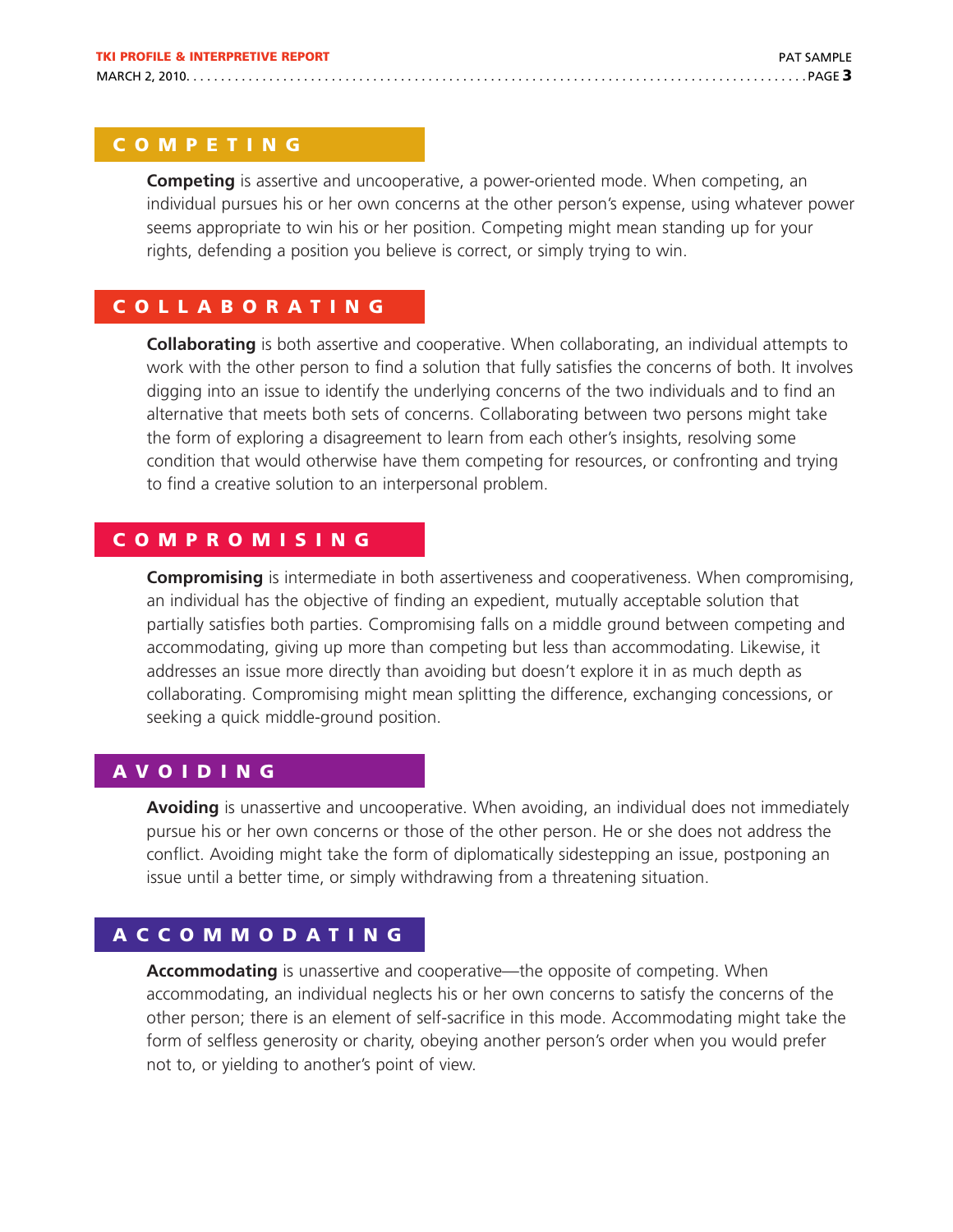# **Your TKI Profile**

Your profile of TKI scores, shown below, indicates the repertoire of conflict-handling modes you use in the kinds of conflicts you face. Your scores are arranged in descending order by percentile, with your highest score indicating your most frequently used conflict mode.



Your raw score on each conflict-handling mode is simply the number of times you chose a TKI statement for that mode. More important are your percentile scores. These show how your raw scores compare to those of a representative sample of 8,000 employed adults who have already taken the TKI.\* Your percentile scores show the percentage of people in the sample who scored the same as or lower than you on each mode.

Your profile shows that you scored highest on accommodating, where your score of 8 gave you a percentile score of 87. This means you scored higher than 87 percent of the people in the sample on accommodating. In contrast, you scored lowest on collaborating, where you scored higher than only 7 percent of the sample.

The vertical lines at the 25th and 75th percentiles separate the middle 50 percent of the scores on each mode from the top 25 percent and the bottom 25 percent. Scores that fall in the top 25 percent are considered high. Similarly, scores that fall in the bottom 25 percent are considered low. Scores that fall in the middle 50 percent are considered medium. Look at your scores to see where they fall within this range.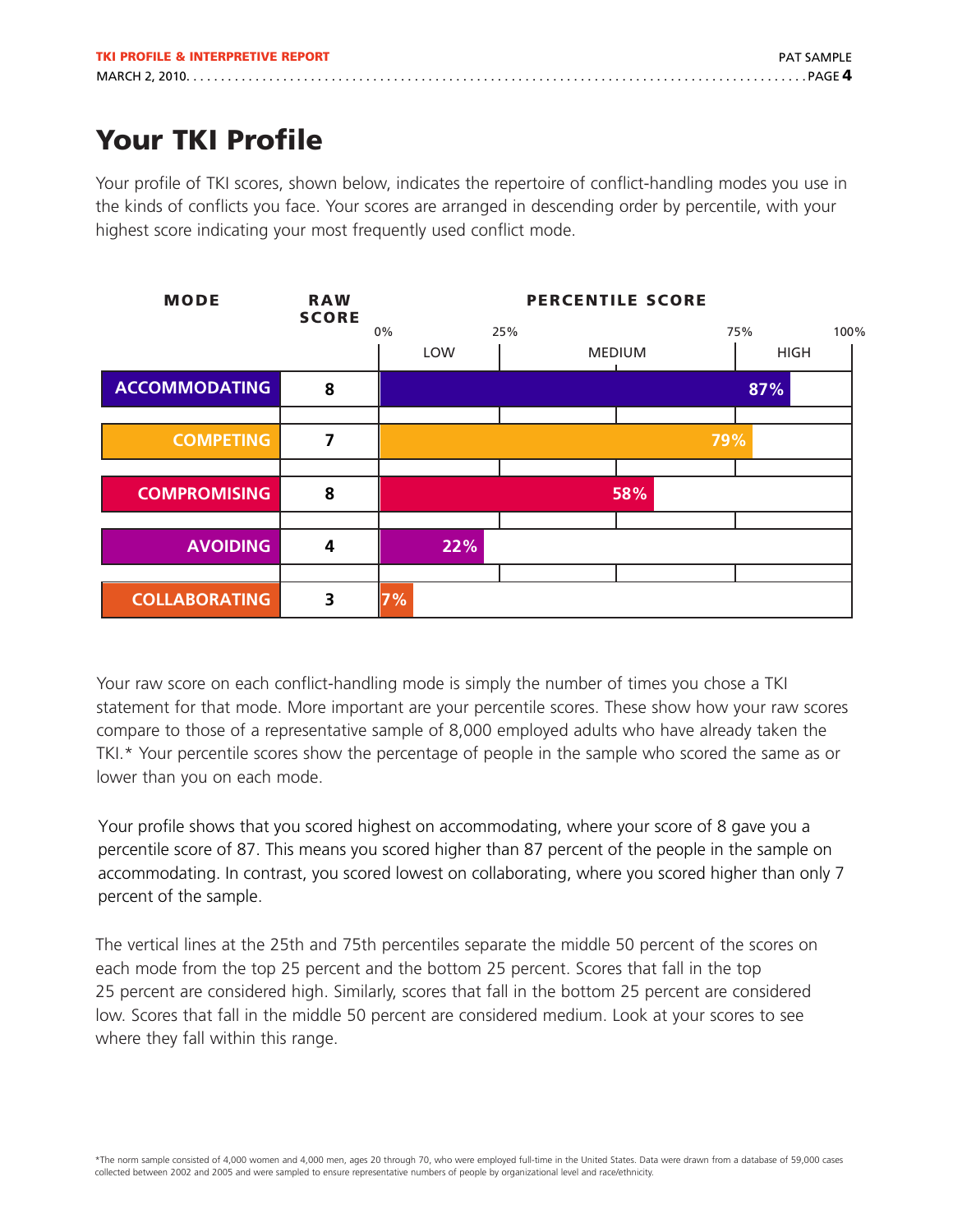# **Interpreting Your Scores**

When you look at your profile on the TKI, you probably want to know, "What are the correct answers?" In the case of conflict-handling behavior, there are no right or wrong answers. All five modes are useful in some situations: each represents a set of useful social skills. Our conventional wisdom recognizes, for example, that often "Two heads are better than one" (collaborating). But it also says, "Kill your enemies with kindness" (accommodating), "Split the difference" (compromising), "Leave well enough alone" (avoiding), and "Might makes right" (competing). The effectiveness of a given conflict-handling mode depends on the requirements of the specific situation and the skill with which you use that mode.

You are capable of using all five conflict-handling modes; you cannot be characterized as having a single, rigid style of dealing with conflict. However, most people use some modes more readily than others, develop more skills in those modes, and therefore tend to rely on them more heavily. Many have a clear favorite. The conflict behaviors you use are the result of both your personal predispositions and the requirements of the situations in which you find yourself.

The following pages provide feedback on your conflict-handling modes as indicated by your TKI scores, beginning with your most frequently used mode, accommodating.

To help you judge how appropriate your use of the five modes is for your situation, this section lists a number of uses for each mode. The uses are based on lists generated by company presidents. In addition, because your predispositions may lead you to rely on some conflict behaviors more or less than necessary, this section also lists some diagnostic questions concerning warning signs for the overuse or underuse of each mode.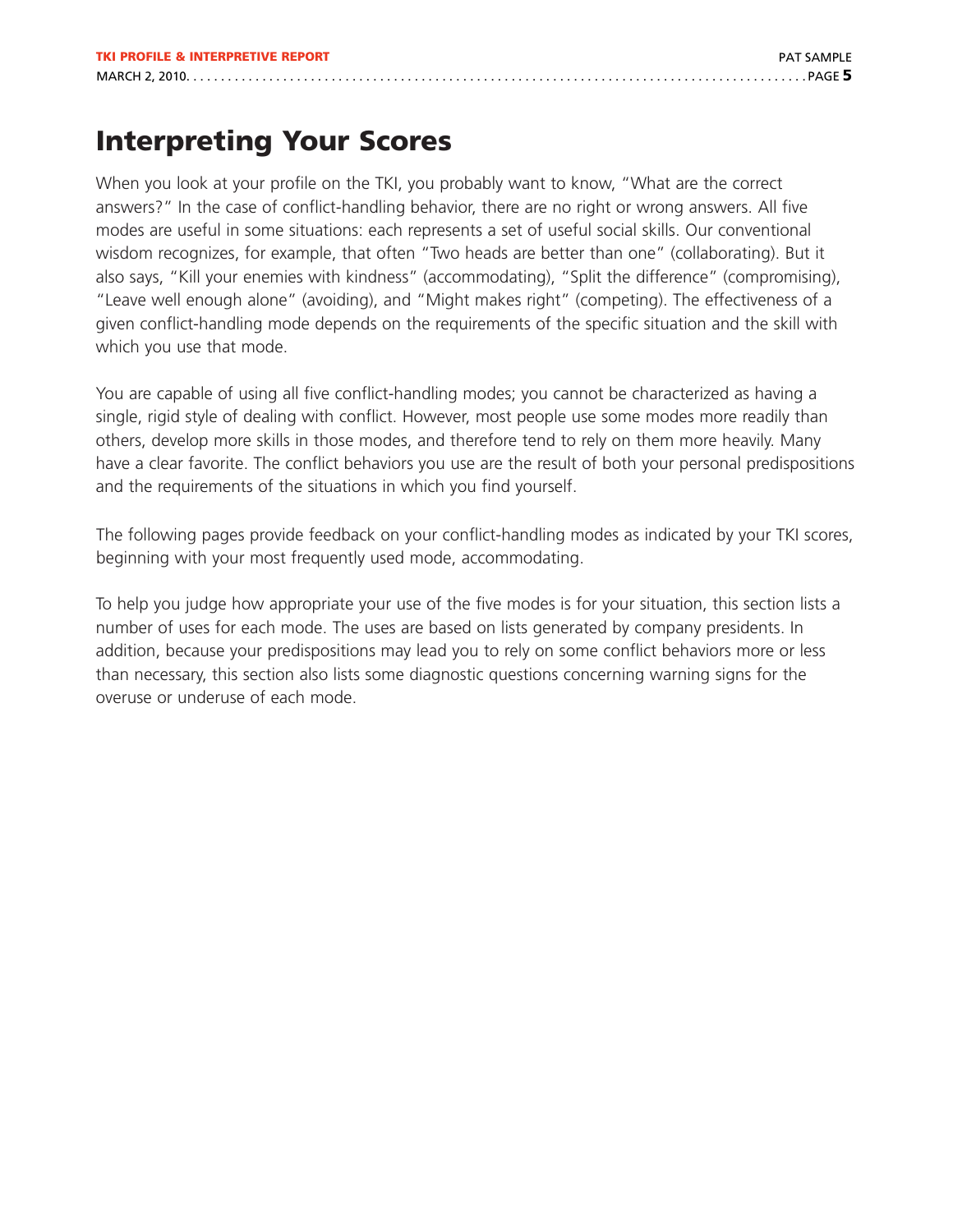**Percentile: 87% Range: High Accommodating**

#### **Uses**

You may be using this mode most frequently because of the circumstances you face. A group of company presidents identified the following situations as times when accommodating is especially useful and effective:

- When you realize that you are wrong—to allow a better solution to be considered, to learn from others, and to show that you are reasonable
- When the issue is much more important to the other person than it is to you—to satisfy the needs of others and as a goodwill gesture to help maintain a cooperative relationship
- When you want to build up social credits for later issues that are important to you
- When you are outmatched and losing and more competition would only damage your cause
- When preserving harmony and avoiding disruption are especially important
- When you want to help your employees develop by allowing them to experiment and learn from their mistakes

# **Accommodating as a Style**

Your frequent use of accommodating may also be part of an accommodating style you have developed to deal with conflict. Styles are rooted in personal beliefs, values, and motives that "push" one's conflict behavior in a consistent direction.

Accommodators tend to see conflicts as social/emotional issues to be settled with support and sensitivity. They often believe in the Golden Rule ("Do unto others . . .") and believe that generosity will eventually be rewarded in kind. They regard coworkers as friends—people to be supported and looked after—and value support, generosity, goodwill, and team cohesiveness. They often see compassion and friendship as more important than the minor issues involved in most conflicts. Accommodators help coworkers meet their concerns—for the sake of the coworker and to help build cohesiveness and goodwill.\*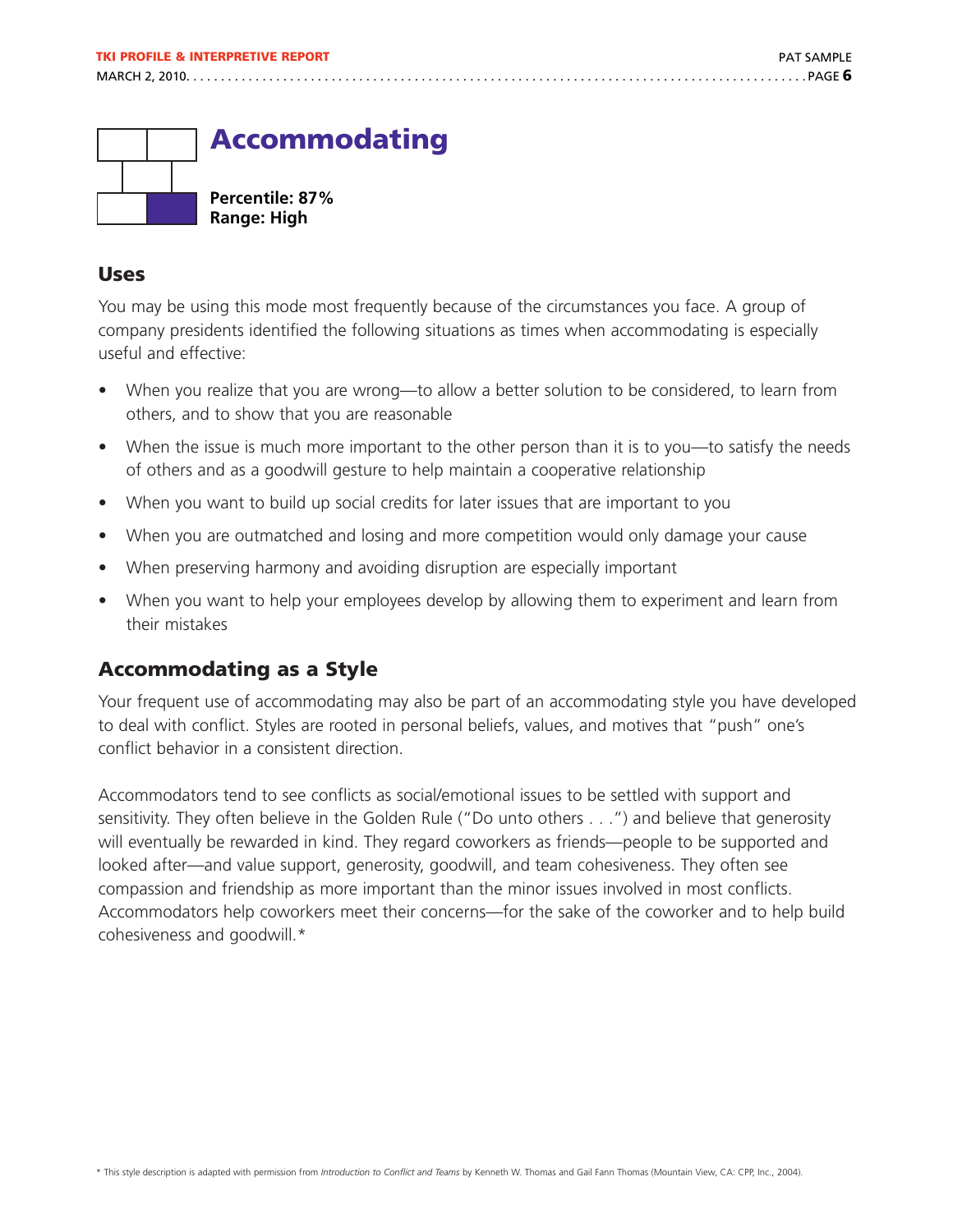# **Contributions of an Accommodating Style**

Accommodators' compassion and generosity can serve an important role in the interpersonal relations of their organization—as a kind of shock absorber when people are under stress. Accommodators help maintain goodwill and trust. They provide psychological support and a sympathetic ear and can serve as peacemakers to restore harmony. Their style helps soothe hurt feelings and resentments.

# **Questions to Ask**

The danger in any style is that you may use your preferred mode out of habit—even when it is not the most appropriate mode. Because you scored in the high range on accommodating, there is a good chance that you are overusing this conflict mode and underusing others. To help you determine if you are overusing accommodating, consider the following questions:

### *Signs of overuse*

- *Do you feel that your ideas and concerns sometimes don't get the attention they deserve?* Deferring too much to the concerns of others can deprive you of influence, respect, and recognition. It can also deprive the organization of your potential contributions.
- *Is discipline lax?*

Although discipline for its own sake may be of little value, some rules, procedures, and assignments are crucial and need to be enforced. Accommodating on these issues may harm you, others, or the organization.

In contrast, the fact that you scored high on accommodating makes it unlikely that you are underusing this mode. However, you may be interested in these signs of underuse in others:

### *Signs of underuse*

- *Having trouble building goodwill.* Accommodating on minor issues that are important to others is a gesture of goodwill.
- *Being viewed as unreasonable.*
- *• Having trouble admitting when one is wrong.*
- *• Failing to recognize legitimate exceptions to the rules.*
- *• Refusing to give up.*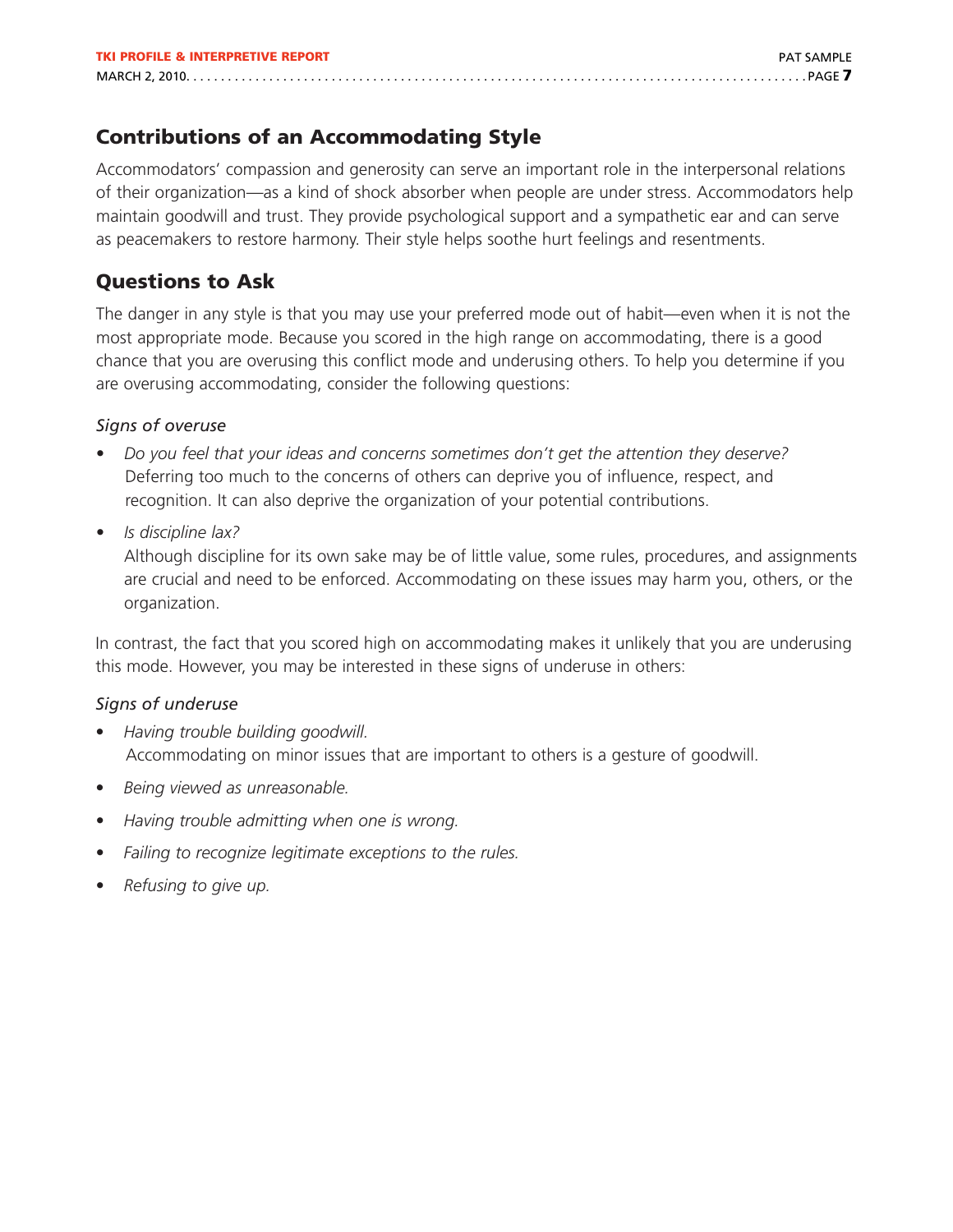|  |  | Competing                             |
|--|--|---------------------------------------|
|  |  |                                       |
|  |  | Percentile: 79%<br><b>Range: High</b> |

## **Uses**

- When quick, decisive action is vital—for example, in an emergency
- On important issues when unpopular courses of action need implementing—for example, cost cutting, enforcing unpopular rules, discipline
- On issues vital to company welfare when you know you're right
- When you need to protect yourself from people who take advantage of noncompetitive behavior

# **Questions to Ask**

Because you scored high on competing, there is a good chance that you are overusing this mode. To help you determine whether this is the case, consider the following questions:

#### *Signs of overuse*

- *Are you surrounded by "yes" people?* If so, perhaps it's because they have learned that it's unwise to disagree with you or have given up trying to influence you. This closes you off from information.
- *Are others afraid to admit ignorance and uncertainties to you?* In a competitive climate, one must fight for influence and respect, acting more certain and confident than one feels. This means that people are less able to ask for information and opinions—they are less likely to learn.

In contrast, the fact that you scored high on competing makes it unlikely that you are underusing this mode. However, you may be interested in these signs of underuse in others:

### *Signs of underuse*

• *Feeling powerless in situations.*

People who underuse competing may be unaware of the power they have, unskilled in its use, or uncomfortable with the idea of using it. This may hinder their effectiveness by restricting their influence.

• *Having trouble taking a firm stand, even when one sees the need.* Concerns for others' feelings or anxieties about the use of power can cause vacillation, which may result in postponing the decision and adding to the suffering and/or resentment of others.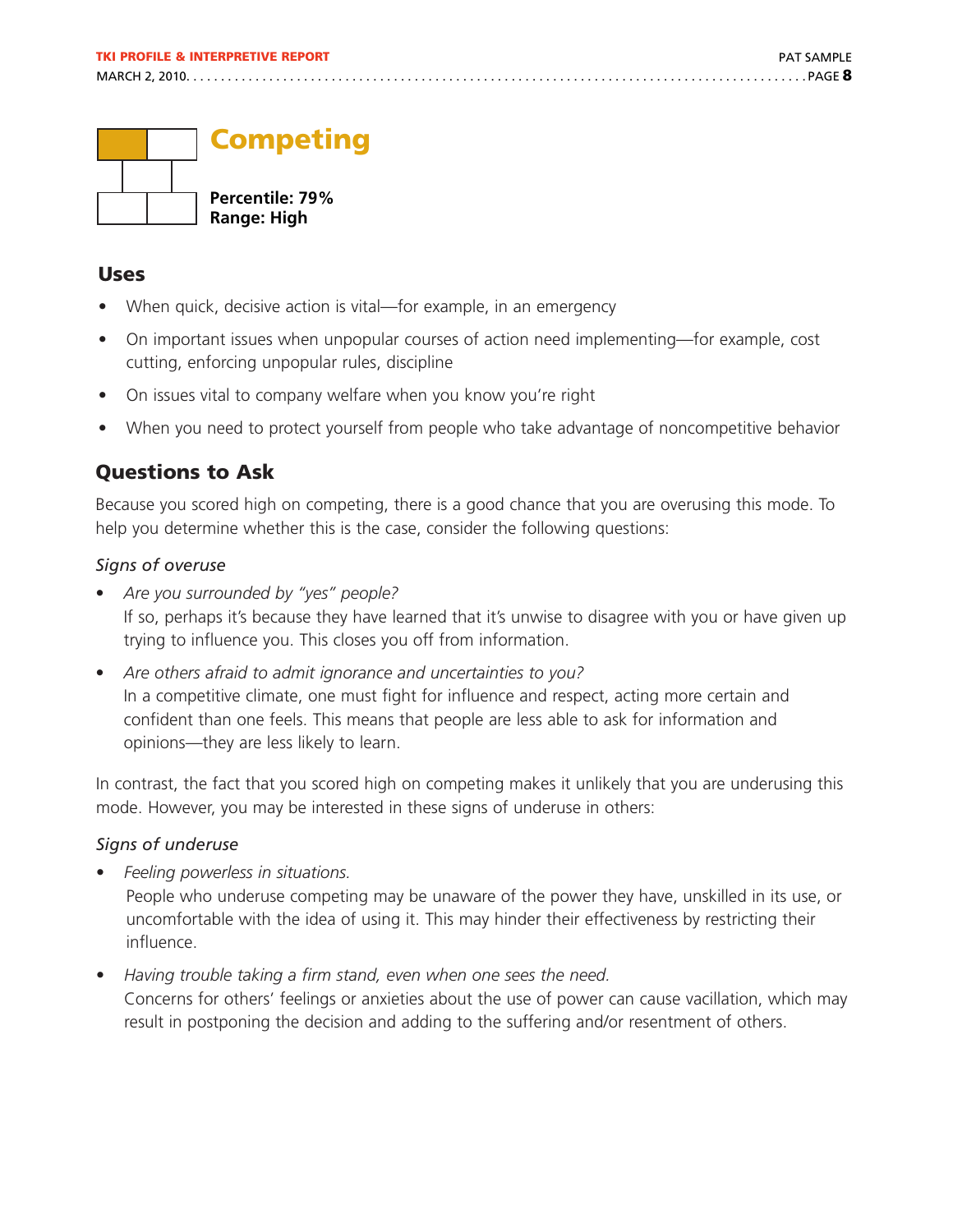# **Percentile: 58% Range: Medium Compromising**

#### **Uses**

- When goals are moderately important but not worth the effort or the potential disruption involved in using more assertive modes
- When two opponents with equal power are strongly committed to mutually exclusive goals—as in labor–management bargaining
- When you want to achieve a temporary settlement of a complex issue
- When you need to arrive at an expedient solution under time pressure
- As a backup mode when collaboration or competition fails

# **Questions to Ask**

Because you scored in the medium range on compromising, there is little reason to suspect that you overuse or underuse this mode in general. However, the questions below can help you determine if you are overusing or underusing compromising in specific situations.

#### *Signs of overuse*

- *Do you concentrate so heavily on the practicalities and tactics of compromise that you sometimes lose sight of larger issues?* Doing so may lead to unintended and costly compromises of principles, values, long-term objectives, or company welfare.
- *Does an emphasis on bargaining and trading create a cynical climate of gamesmanship?* Such a climate may undermine interpersonal trust and deflect attention from the merits of the issues being discussed.

### *Signs of underuse*

• *Do you sometimes find yourself too sensitive or embarrassed to engage in the give-and-take of bargaining?*

This reticence can keep you from getting a fair share in negotiations—for yourself, your team, or your organization.

• *Do you sometimes find it difficult to make concessions?* Without this safety valve, you may have trouble gracefully getting out of mutually destructive arguments, power struggles, and so on.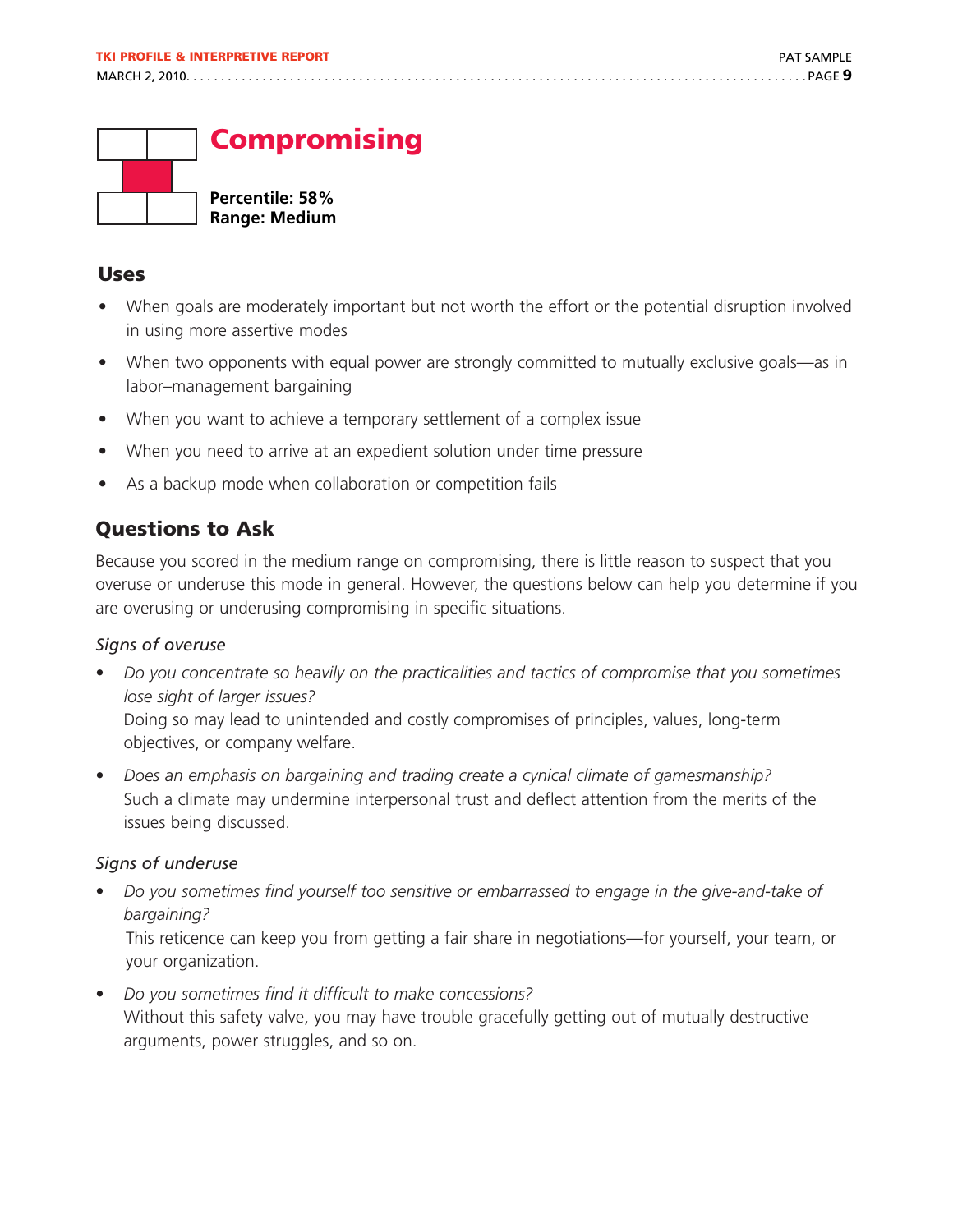

## **Uses**

- When an issue is unimportant or when other, more important issues are pressing
- When you perceive no chance of satisfying your concerns—for example, when you have low power or you are frustrated by something that would be very difficult to change
- When the potential costs of confronting a conflict outweigh the benefits of its resolution
- When you need to let people cool down—to reduce tensions to a productive level and to regain perspective and composure
- When gathering more information outweighs the advantages of an immediate decision
- When others can resolve the issue more effectively
- When the issue seems tangential or symptomatic of another, more basic issue

# **Questions to Ask**

Because you scored low on avoiding, there is a good chance that you are underusing this mode. To help you determine whether that is the case, consider the following questions:

#### *Signs of underuse*

- *Do you sometimes find yourself hurting people's feelings or stirring up hostilities?* You may need to exercise more discretion and tact, framing issues in nonthreatening ways.
- *Do you sometimes feel harried or overwhelmed by a number of issues?* You may need to devote more time to setting priorities—that is, deciding which issues are relatively unimportant and perhaps delegating them to others.

In contrast, the fact that you scored low on avoiding makes it unlikely that you are overusing this mode. However, you may be interested in these signs of overuse in others:

### *Signs of overuse*

- *Causing coordination to suffer because people have trouble getting one's input on issues.*
- *• Creating an atmosphere of "walking on eggshells."* Sometimes a disproportionate amount of energy is devoted to caution and avoiding issues, indicating that those issues need to be faced and resolved.
- *Decisions on important issues getting made by default.*